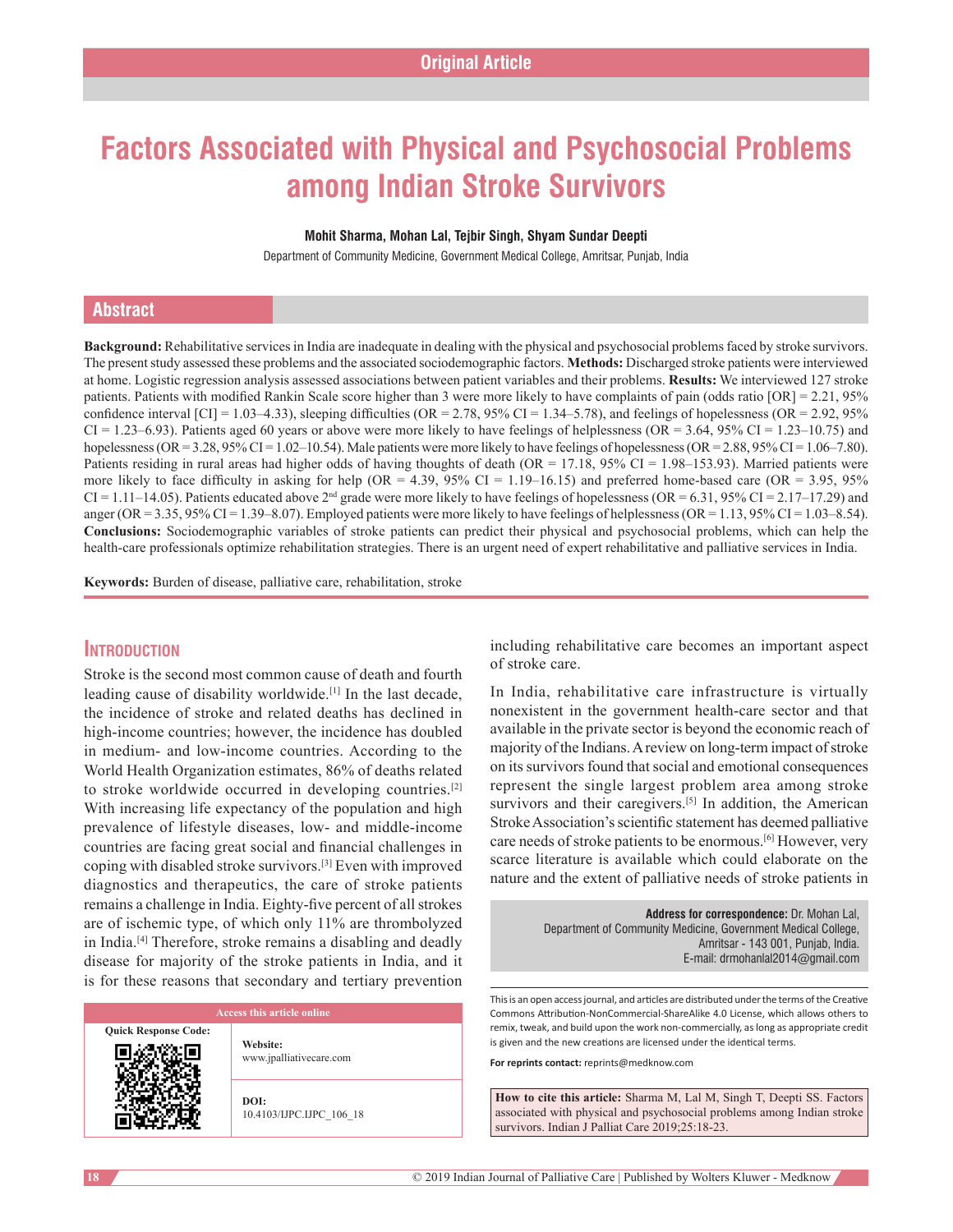India. The present study assessed the physical and psychosocial problems of stroke patients and the factors associated with these problems.

# **METHODS**

### **Study design and sampling**

A cross-sectional study of stroke patients was conducted to assess the physical and psychosocial problems they faced in the poststroke period. Eligible stroke patients were identified in the emergency ward or medicine indoor ward of our hospital. Prevalence of stroke has been estimated to range from 44 to 843/100,000 population in India.[7] Approval of the Institutional Ethics Committee (Government Medical College, Amritsar, India) was sought before the commencement of the study. All newly diagnosed stroke patients who were admitted at the department of medicine in our hospital during the study period were included in the study. The diagnosis of stroke was supported in every case by expert clinical opinion and computed tomography scan or magnetic resonance imaging. We excluded the patients who recovered completely at the time of discharge, expired during hospital stay, were unable to communicate, were unwilling to give the consent for participation in the study, or resided outside of the Amritsar district. Eligible patients and their families were approached during the hospital stay and were explained the purpose of the study. Once they agreed to participate in the study, a convenient time of a day 1 month after discharge from the hospital was chosen for an interview at their residences.

#### **Data collection and data analysis**

The patients were interviewed using a pretested, semi-structured questionnaire. While still admitted in the hospital, clinical information was noted. Remaining parts of the questionnaire were filled at patient's residence. Details of the sociodemographic profile such as age, gender, residence, marital status, education, and monthly family incomes of the patients were noted. The patients were asked about the various physical symptoms and social problems they were facing. In addition, the patients were asked about psychological issues such astypes of thoughts, difficulty in asking for help, feelings of anger or guilt, and preferred location of care and reasons for it. Modified Rankin Scale (mRS) was used to measure the severity of the global disability in the patients.<sup>[8]</sup>

The data were numerically coded and analyzed in IBM SPSS Version 23.0. (Armonk, NY: IBM Corp) (64-bit edition) for Macintosh. Frequency distribution tables were created for qualitative variables. Sociodemographic variables associated with patient's physical symptoms and psychosocial problems were analyzed using binomial logistic regression after adjusting for the possible confounders. Predictor confounder variables reaching  $P = 0.25$  in the univariate analysis were entered into the model. For analysis, mRS score was dichotomized into ≤3 and >3. This cutoff value for mRS was based on previous literature showing patients with mRS score ≤3 to be associated with favorable clinical outcomes as compared to patients with mRS score  $>3$ .<sup>[9]</sup> Odds ratios were calculated with 95% confidence intervals and *P* < 0.05 was considered as statistically significant.

# **Results**

In the present study, 141 eligible stroke patients were contacted for an interview at their residences. Of these, five patients could not be located even after visiting their homes twice (3.5%), three refused an interview (2%), and six patients expired before the interview could be conducted (4%). As a result, 127 stroke patients were interviewed and included in the final analysis. Age of the patients ranged from 40 to 80 years with the mean age of  $65.40 \pm 7.88$  years, and approximately, three-fourth of the patients belonged to geriatric age group were males, were married, and resided in urban areas [Table 1]. More than 90% of the patients were from lower socioeconomic class and studied till 8<sup>th</sup> grade. At the time of admission, 42% and 38% of the patients had mRS score of 3 and 4, respectively. All patients except two complained of weakness in some parts of the body, in which the left arm and left leg were reported to be most commonly affected [Table 2]. The second most common complaint was pain, which was reported by 50% of

**Table 1: Sociodemographic profile of stroke patients**  included in the study  $(n=127)$ 

| <b>Variables</b>                                         | n(%)         |
|----------------------------------------------------------|--------------|
| Age distribution (years)                                 |              |
| $40 - 50$                                                | 4(3)         |
| $51 - 60$                                                | 26(21)       |
| 61-70                                                    | 62(49)       |
| 71-80                                                    | 35(27)       |
| Gender distribution                                      |              |
| Females                                                  | 35(28)       |
| Males                                                    | 92 (72)      |
| Marital status                                           |              |
| Married                                                  | 98 (77)      |
| Widower                                                  | 19(15)       |
| Widow                                                    | 10(8)        |
| Single/divorced/separated                                | $\theta$     |
| Type of residence                                        |              |
| Urban                                                    | 97 (76)      |
| Rural                                                    | 30(24)       |
| Socioeconomic classification (modified Kuppuswamy scale) |              |
| Upper                                                    | $\theta$     |
| Upper middle                                             | 10(8)        |
| Lower middle                                             | 39(30)       |
| Upper lower                                              | 77(61)       |
| Lower                                                    | 1(1)         |
| <b>Education</b> level                                   |              |
| Illiterate                                               | 43 (34)      |
| Primary level                                            | 43 (34)      |
| Middle level                                             | 31(24)       |
| High level                                               | 8 (6)        |
| Intermediate                                             | 2(2)         |
| Graduate/professional                                    | $\mathbf{0}$ |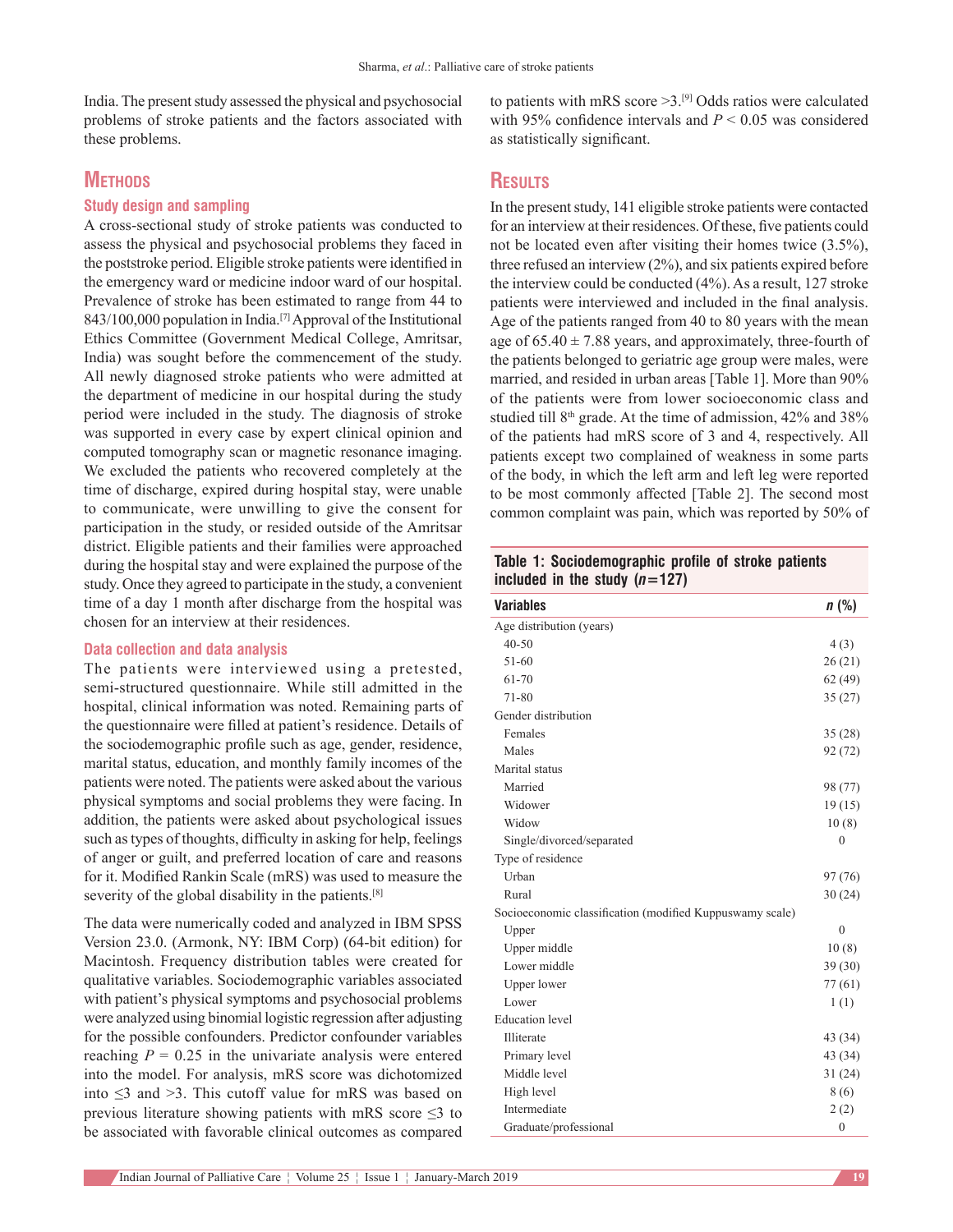the patients. Sensations of tingling and numbness were the third most common complaints and were experienced by 48% of the patients. In addition, 43% of the patients complained of difficulty in sleeping and 15% complained of nausea/vomiting and loss of bowel/bladder control.

On inquiring about the psychosocial problems, 13% of the patients hesitated in revealing about their problems and 75% felt that their families are overconcerned about their diseases [Table 2]. When asked about the type of feelings that patients had in the poststroke period, 41% reported feelings of hopelessness, 39% of helplessness, and 8% had thoughts of death. Numerous reasons were given by the patients for having such thoughts. The most common reason given was feeling of burden on the family, feeling of being dependent on others, worry about the disease prognosis, worry about children, inability to work, feeling of loneliness, possibility of another stroke in the future, and difficulty in asking for help at home. In addition, 13% faced difficulty in asking for help, 53% had feelings of anger, and 17% had feelings of guilt. Home-based care was preferred by majority of the patients (84%).

**Table 2: Physical and psychosocial problems of stroke patients (***n***=127)**

|                                          | n(%)     |
|------------------------------------------|----------|
| Physical symptoms                        |          |
| Weakness in any part of the body         | 125 (98) |
| Pain                                     | 63 (50)  |
| Sensations of numbness or tingling       | 61(48)   |
| Difficulty in sleeping                   | 55 (43)  |
| Others                                   | 19(15)   |
| Psychosocial problems                    |          |
| Hesitant in revealing about the disease. | 17(13)   |
| Feels family is over concerned           | 95 (75)  |
| Hopelessness                             | 52 (41)  |
| Helplessness                             | 49 (39)  |
| Thoughts of death                        | 10(8)    |
| Difficulty in asking for help            | 17(13)   |
| Feeling of anger                         | 55 (43)  |
| Feeling of guilt                         | 22(17)   |
| Choice of preferred location of care     |          |
| At home                                  | 107(84)  |
| At hospital                              | 20(16)   |

Table 3 describes the factors associated with the physical symptoms of the patients. Although the age of the patient was not significantly associated with any of the physical symptoms, patients with mRS score of >3 at the time of admission were twice as more likely to have symptoms of pain and difficulty sleeping. As shown in Table 4, feelings of helplessness were significantly associated with age 60 years or above, female gender, and employed status. Feelings of hopelessness were significantly associated with age 60 years or above, male gender, education higher than primary education, and mRS score higher than 3 at the time of admission. Furthermore, there were significantly higher odds of having thoughts of death and feeling of anger among patients residing in rural areas and those educated higher than 2<sup>nd</sup> grade, respectively. In addition, the preference of home-based care was significantly associated with being married.

# **Discussion**

In the present study, stroke patients were interviewed to ask about various physical and psychosocial problems that they were facing in the poststroke period. The results of this study show that the burden of these problems is enormous in stroke patients and their palliative needs are huge. The gender ratio in the study population was 2.5:1. This may partly be due to differences in risk factors such as smoking and drinking which are more prevalent among men in India compared with women. Moreover, our sample was derived from hospital admissions, and it has been reported that female stroke patients tend to have lower hospitalization rates as compared to males.<sup>[10]</sup> In addition, Guru Nanak Dev Hospital, Amritsar, from where the study sample was chosen, is a government-run hospital. Patients from higher socioeconomic class prefer to go to private hospitals, as they believe that more facilities are available in private sectors and this might explain the reason why only 8% of the patient population in the present study were from high socioeconomic class.

Pain in stroke patients has been associated with decreased quality of life. Even when the pain exists before the stroke, its intensity can change in the poststroke period. However, in many patients, it may be difficult to determine whether the pain is clearly stroke related or not. Severe strokes(mRS >3), lower age, and female gender have been reported to be independently associated with the presence of poststroke pain.[11] The pain

#### **Table 3: Factors associated with physical symptoms of stroke patients**

| <b>Patient variables</b>   |                      |                    | OR#               |                          |
|----------------------------|----------------------|--------------------|-------------------|--------------------------|
|                            | <b>Weakness</b>      | Pain               | Tingling/numbness | <b>Sleeping problems</b> |
| Age of the patient (years) |                      |                    |                   |                          |
| <60                        | Baseline             | Baseline           | Baseline          | Baseline                 |
| $\geq 60$                  | $3.11(0.185 - 52.5)$ | $0.79(0.34-1.82)$  | $0.61(0.26-1.41)$ | $0.75(0.32 - 1.76)$      |
| mRS score on admission     |                      |                    |                   |                          |
| $\leq$ 3                   | <b>Baseline</b>      | Baseline           | Baseline          | Baseline                 |
| >3                         | >10                  | $2.21*(1.03-4.33)$ | $1.84(0.90-3.77)$ | $2.78**$ (1.34-5.78)     |

# OR (95% CI), \**P*<0.05, \*\**P*<0.01, \*\*\**P*<0.001. OR: Odds ratio, CIs: Confidence intervals, mRS: modified Rankin Scale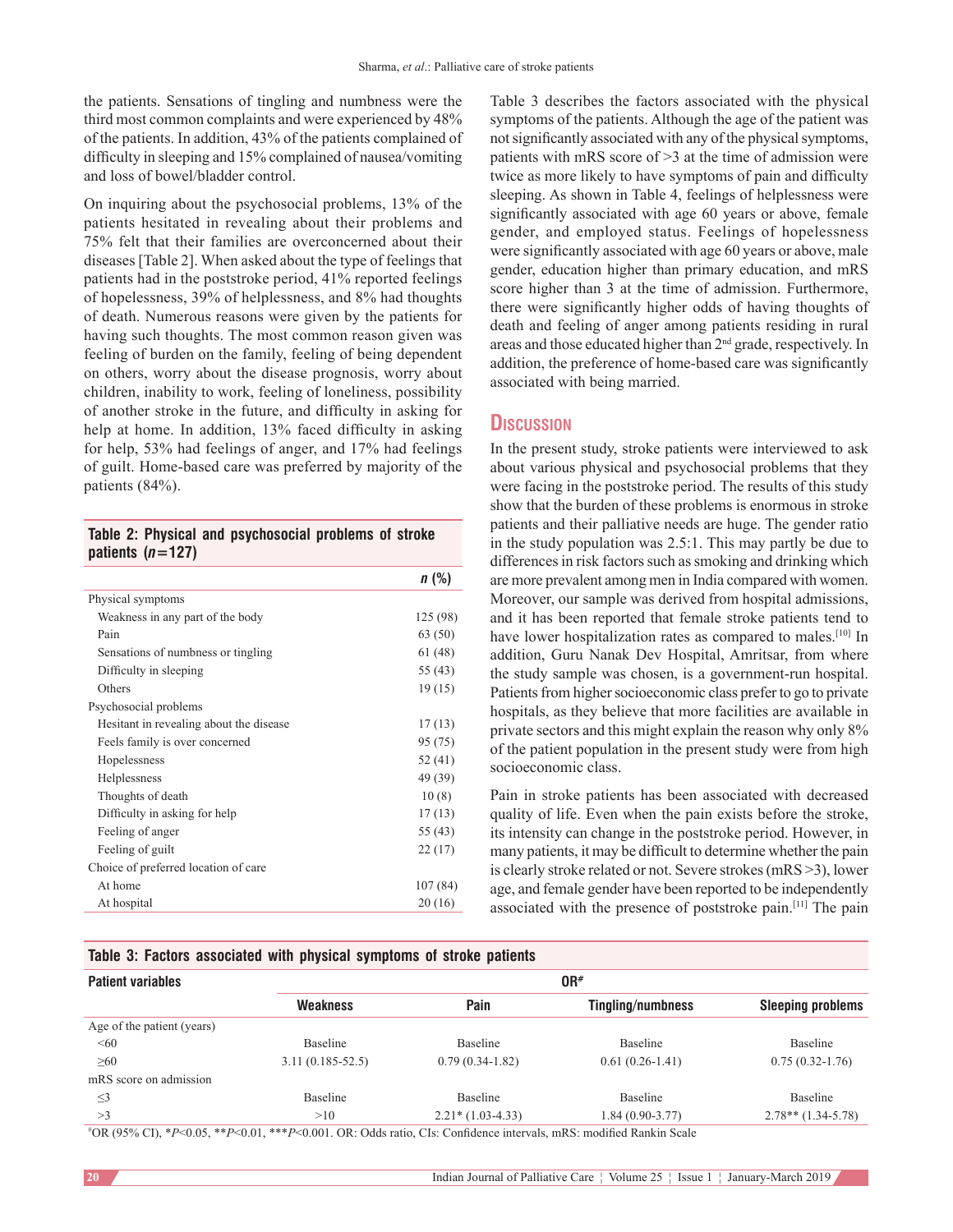| Table 4: Factors associated with psychosocial problems of stroke patients                                              |                       |                       |                      |                                  |                      |                      |                        |
|------------------------------------------------------------------------------------------------------------------------|-----------------------|-----------------------|----------------------|----------------------------------|----------------------|----------------------|------------------------|
| Patient-related variables                                                                                              |                       |                       |                      | 6Ř                               |                      |                      |                        |
|                                                                                                                        | Helplessness          | Hopelessness          | Thoughts of death    | asking for help<br>Difficulty in | Feelings of anger    | Feelings of<br>guilt | Preferred home<br>care |
| Age of the patient (years)                                                                                             |                       |                       |                      |                                  |                      |                      |                        |
| $\leqslant 60$                                                                                                         | Baseline              | Baseline              | Baseline             | Baseline                         | Baseline             | Baseline             | Baseline               |
| $\frac{8}{2}$                                                                                                          | $3.64**$ (1.23-10.75) | $3.28*(1.02 - 10.54)$ | 3.11 (0.12-78.55)    | $0.27(0.06 - 1.28)$              | $0.67(0.26 - 1.70)$  | $0.53(0.17-1.63)$    | $0.13(0.01 - 0.84)$    |
| Gender of the patient                                                                                                  |                       |                       |                      |                                  |                      |                      |                        |
| Female                                                                                                                 | Baseline              | Baseline              | Baseline             | Baseline                         | Baseline             | Baseline             | Baseline               |
| Male                                                                                                                   | $0.26**$ (0.18-0.66)  | 2.88* (1.06-7.80)     | 2.68 (0.35-20.11)    | $0.95(0.27 - 3.32)$              | $0.79(0.32 - 1.92)$  | 1.99 (0.58-6.80)     | $2.17(0.63 - 7.42)$    |
| Type of residence                                                                                                      |                       |                       |                      |                                  |                      |                      |                        |
| Urban                                                                                                                  | Baseline              | Baseline              | Baseline             | Baseline                         | Baseline             | Baseline             | Baseline               |
| Rural                                                                                                                  | $1.80(0.70-4.59)$     | $0.51(0.19 - 1.37)$   | 17.18* (1.98-153.93) | $1.15(0.31 - 4.18)$              | $0.97(0.40 - 2.35)$  | $0.97(0.32 - 2.88)$  | $0.81(0.22 - 2.90)$    |
| Marital status of the patient                                                                                          |                       |                       |                      |                                  |                      |                      |                        |
| Widow/widower                                                                                                          | Baseline              | Baseline              | Baseline             | Baseline                         | Baseline             | Baseline             | Baseline               |
| Married                                                                                                                | $1.12(0.41 - 3.00)$   | $0.81(0.28-2.33)$     | $0.62(0.10-3.79)$    | 4.39* (1.19-16.15)               | $0.55(0.21 - 1.45)$  | $1.22(0.33 - 4.56)$  | $3.95*(1.11-14.05)$    |
| Education level                                                                                                        |                       |                       |                      |                                  |                      |                      |                        |
| $\leq$ Primary                                                                                                         | Baseline              | Baseline              | Baseline             | Baseline                         | Baseline             | Baseline             | Baseline               |
| $>$ Primary                                                                                                            | 1.13 (0.45-2.86)      | $6.31**$ (2.17-17.29) | $0.1(0.007 - 1.72)$  | $0.64(0.14 - 2.92)$              | $3.35**$ (1.39-8.07) | $1.26(0.42 - 3.78)$  | $0.38(0.11-1.36)$      |
| Employment status after the diagnosis                                                                                  |                       |                       |                      |                                  |                      |                      |                        |
| Unemployed                                                                                                             | Baseline              | Baseline              | Baseline             | Baseline                         | Baseline             | Baseline             | Baseline               |
| Employed                                                                                                               | $1.13*(1.03-8.54)$    | $0.45(0.14-1.37)$     | 0.00(0.00)           | $0.61(0.10-3.70)$                | $0.94(0.34 - 2.56)$  | $0.4(0.10-1.50)$     | $0.27(0.06-1.23)$      |
| mRS score at the time of admission                                                                                     |                       |                       |                      |                                  |                      |                      |                        |
| ΔJ                                                                                                                     | Baseline              | Baseline              | Baseline             | Baseline                         | Baseline             | Baseline             | Baseline               |
|                                                                                                                        | $1.43(0.61 - 3.3)$    | $2.92*(1.23-6.93)$    | 0.00(0.00)           | 2.52 (0.75-8.43)                 | $1.6(0.72 - 3.58)$   | $0.88(0.31 - 2.46)$  | $0.55(0.18-1.72)$      |
| All numbers are OR (95% Cls). *P<0.05, **P<0.01. OR: Odds ratio, Cls: Confidence intervals, mRS: modified Rankin Scale |                       |                       |                      |                                  |                      |                      |                        |

# Sharma, *et al*.: Palliative care of stroke patients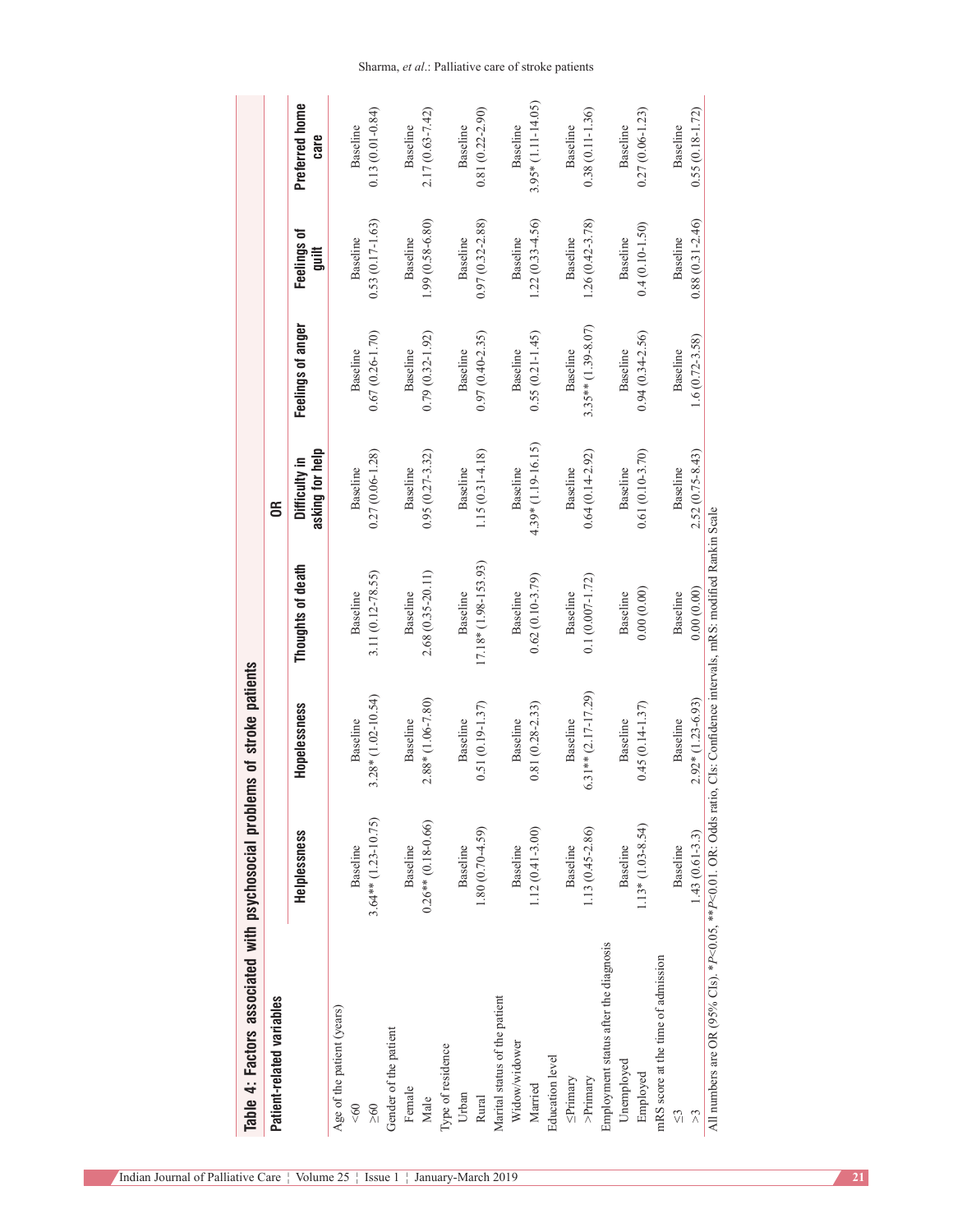may also result in disturbed sleep in stroke patients, [12] and many have been reported to suffer from insomnia.<sup>[13]</sup> Sleep disturbance can be caused by multiple factors including psychological, personal, and social, and the subjective nature of symptoms makes it difficult to assess its severity. Wallace *et al*. hypothesized that sleep disturbance may include daytime activities and concentration, resulting in disturbed rehabilitation and delayed functional recovery, which may further increase the risk for stroke recurrence.<sup>[14]</sup>

Feelings of hopelessness, helplessness, and anxiety can considerably prolong the rehabilitation and delay recovery time in stroke patients.[15] Astrom *et al*. reported that hopelessness is probably the most common psychological outcome observed in stroke patients. In addition, accumulating evidence suggests that stroke patients face an increased risk of suicide.<sup>[16]</sup> Suicide-related ideation affects 7%–15% of stroke patients, which is similar to the finding of the present study.[17] Furthermore, patients' age, gender, disease duration, and stroke type have been shown to be significantly associated with psychological problems such as anger, helplessness, and emotional instability.[18] Lewis *et al*. explained that psychological distress such as emotional irritability and helplessness might reduce motivation to engage in activities of daily living, adversely affecting the functional recovery and overall survival of stroke patients.[19] Similar to the results of the present study, stroke patients living in rural China had higher odds of having suicidal ideation.<sup>[20]</sup> In the rural regions of India, poorer socioeconomic conditions force stroke patients to bear heavier financial burdens and greater psychological pressures. Although not measured in the present study, prestroke depression has also been identified as an important risk factor influencing suicidal ideation in stroke patients.[21]

Stroke is a disease with long-term sequelae for the patient. As a result, the patients sometimes view their disability as a burden on the family, and therefore, hesitate in asking for help. Nonavailability of family members to care is also commonly seen, as families with lower socioeconomic status are busy with their paid employments. In addition, stroke patients may show aggressive behaviors including hitting others, kicking, biting, pushing, throwing objects, cursing, and screaming.[22] A recently published systematic review of observational studies by Crayton *et al*. identified anger as a psychological determinant that was significantly associated with poor medication adherence in stroke survivors.[23] In our study, anger among the stroke patients was mostly associated with the feeling of "why me?" It was observed that most patients had some form of responsibility toward their families, whether financial or social-like marriage of their children. Suffering from stroke was a big setback for them and they were, therefore, angry. In our patient population, only 16% of the patients preferred to be cared at an institutional facility rather than their homes. In an Israeli study of 191 stroke patients, 52% preferred to be cared at an institution.[24] The authors concluded that patients with comorbidities and those with difficult ambulation were more likely to choose institutional care. In the Indian culture, the

joint family system ensures that every member of the family contributes in caregiving.[25] In contrast, some patients may prefer to stay at a nearby health-care facility; however, this may not always be possible on account of economic constraints and deficient infrastructure facilities.

There are a few limitations of this study. First, our sample was derived from hospital admissions, which might result in selection bias of patients. Mild strokes, which might not reach hospital and get admitted, might have been underrepresented in this study. Second, the subjectivity of the responses obtained the patients may introduce information and observer's bias. Third, longer follow-up of the stroke patients is required to understand the dynamic nature of stroke disability and associated social factors. Albeit these limitations, this study is among the very few from Northern India which investigated the association of sociodemographic variables of stroke patients with their physical and psychosocial problems. Our observations can help the doctors and nurses caring for stroke patients in developing a rehabilitation plan at the time of discharge. More importantly, this study highlights the need of expert rehabilitative and palliative services in India and urges the policy-makers to ensure the availability of these services.

# **Conclusions**

Physical and psychosocial burden among stroke patients is enormous. Clinicians should make an effort to identify such issues through a targeted needs assessment of stroke patients. Rigorous, multisite evidence-based research is needed to determine the best methods for patient communication, identifying patient needs, and treatment preferences. But most importantly, especially in India where research and practice of palliative care are in its infancy, sensitization, and advocacy about palliation in stroke patients at individual, community, and institutional level should be pursued.

#### **Financial support and sponsorship** Nil.

# **Conflicts of interest**

There are no conflicts of interest.

#### **References**

- 1. Lozano R, Naghavi M, Foreman K, Lim S, Shibuya K, Aboyans V, *et al.* Global and regional mortality from 235 causes of death for 20 age groups in 1990 and 2010: A systematic analysis for the global burden of disease study 2010. Lancet 2012;380:2095-128.
- 2. Kim AS, Cahill E, Cheng NT. Global stroke belt: Geographic variation in stroke burden worldwide. Stroke 2015;46:3564-70.
- 3. Feigin VL, Lawes CM, Bennett DA, Barker-Collo SL, Parag V. Worldwide stroke incidence and early case fatality reported in 56 population-based studies: A systematic review. Lancet Neurol 2009;8:355-69.
- 4. Pandian JD, Sudhan P. Stroke epidemiology and stroke care services in India. J Stroke 2013;15:128-34.
- 5. Murray J, Ashworth R, Forster A, Young J. Developing a primary care-based stroke service: A review of the qualitative literature. Br J Gen Pract 2003;53:137-42.
- 6. Holloway RG, Arnold RM, Creutzfeldt CJ, Lewis EF, Lutz BJ, McCann RM, *et al.* Palliative and end-of-life care in stroke: